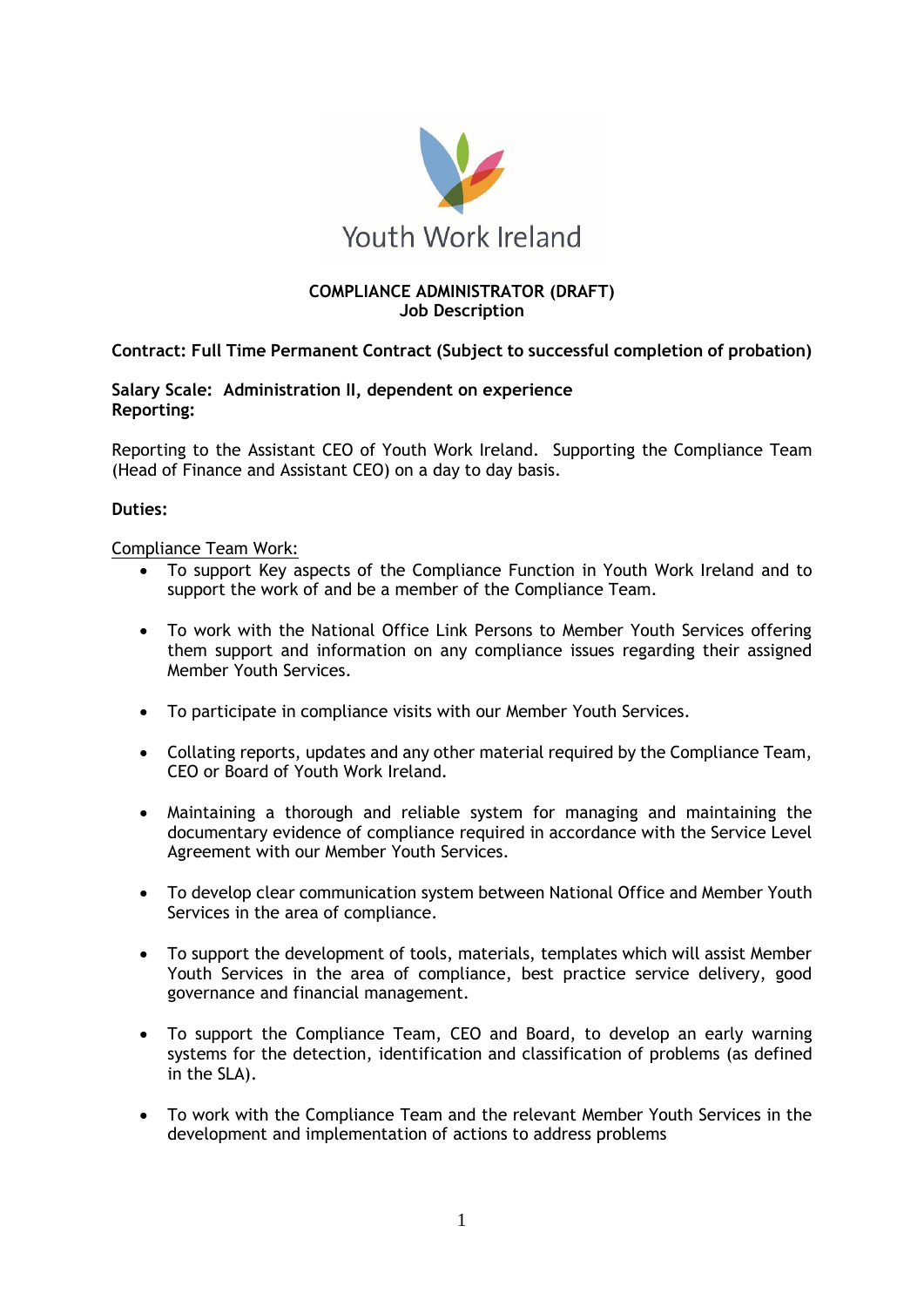- To support the agreed procedures for problem escalation to the Assistant CEO, Management Team.
- To liaise with all Youth Work Ireland Members, staff and other relevant stakeholders on the compliance function
- To liaise any contracted auditors, evaluators or any other agents or stakeholders in delivering the compliance function.
- To liaise with any relevant public department or their agents relating to the compliance function.
- To keep abreast of all relevant matters particularly relating to NGOs and charities in relation to compliance.
- To be part of the national office team including assisting with national events and functions from time to time.
- To prepare reports for the compliance Team, CEO and the Board on any or all compliance issues on a regular basis

## National Office Quality

- To support and co-ordinate the YWI Application and progress reporting for the Youth Service Grant on an annual basis, and liaise with Members and National Office Staff in relation to their contribution to both.
- To compile the National Statistics from the Members Youth Services Grant Progress report on an annual basis.
- To compile a list of youth clubs for filing with the Charities Regulatory Authority on an annual basis.
- To deliver YWI's Garda Vetting process.
- Support the Safeguarding function.
- Offering secretarial support to Board Subgroups as required.
- Ensuring that all evidence in relation to our Member's ongoing compliance with the National Charities Regulator and Companies Office is constantly up to date.
- The provide secretarial support and participate in the National Quality Standards Framework (NQSF)Team.
- To act as Data Protection Officer for Youth Work Ireland
- Any other duties that may reasonably request by the organisation